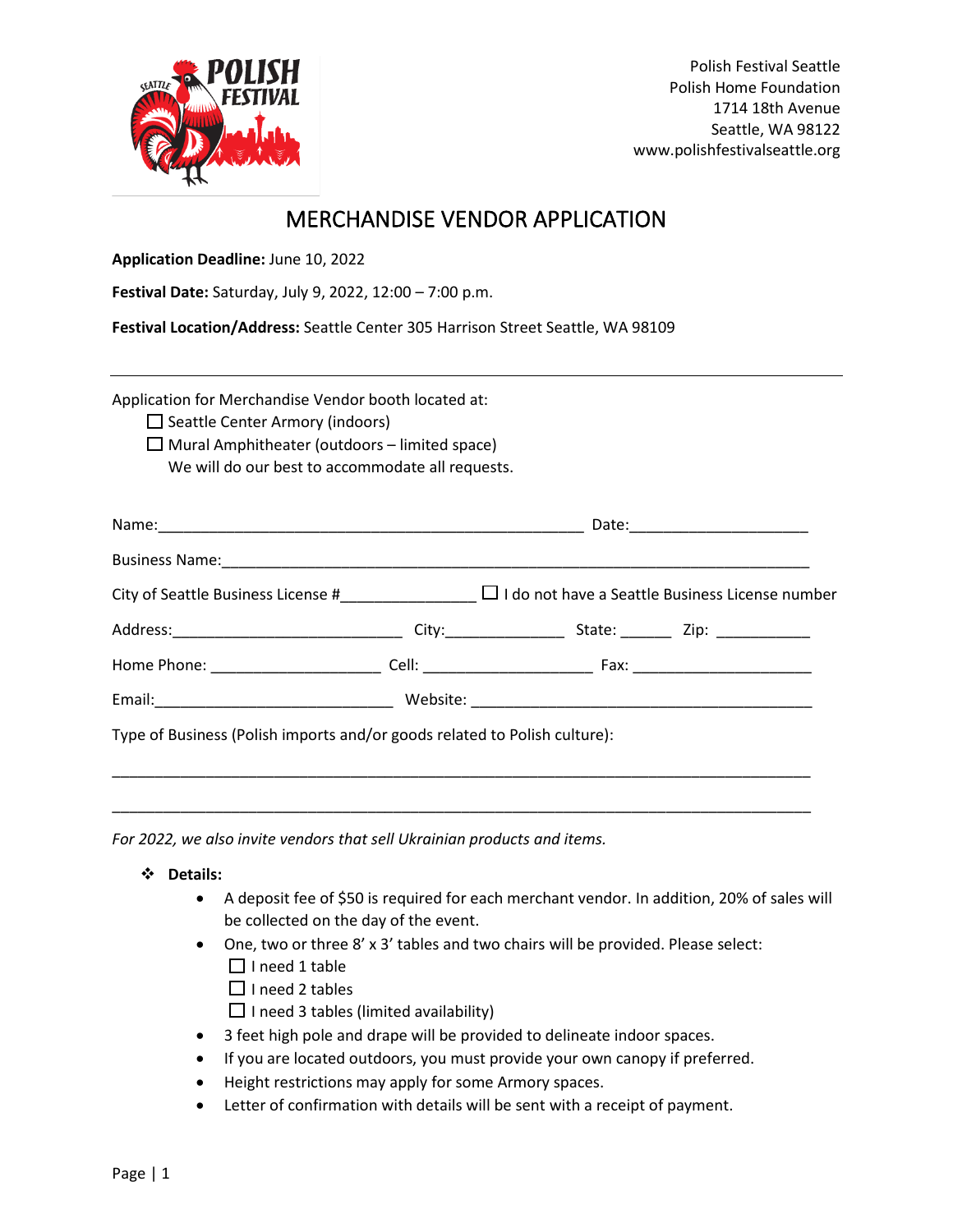

Polish Festival Seattle Polish Home Foundation 1714 18th Avenue Seattle, WA 98122 www.polishfestivalseattle.org

# **Festival Booth Guidelines**

### ❖ **Booths**

- All vendors are required to sign a booth application.
- Vendors are considered on a first come first served basis and application priority will be given to businesses that sell Polish products and items related to Polish culture.
- The assignment of booths, number of tables provided, and placement of vendors is at the sole discretion of the Polish Festival Committee.
- All vendors are required to have their space neat and free of hazards.
- An adult representative of the participating vendor must be present at all times during all operating hours of the Festival.
- Vendors are to refrain from hanging, taping, gluing, stapling, screwing or tacking decorations or other materials onto any Seattle Center facilities equipment.
- Vendor agrees to reimburse Seattle Center or the Polish Festival for any loss or damage occurring to the facility and its contents.
- Set-up and teardown is the sole responsibility of the vendor. Washington

#### ❖ **License and Insurance**

- License: A Seattle City Business License is required for all businesses operating in the city of Seattle. A Washington State business license may be required.
	- **E** If you do not have a City of Seattle Business License, the Festival's Tradeshow license will cover you for the duration of the event at a cost of \$10 per vendor.
	- If you need to obtain a temporary Washington State business license, you should contact the Washington State Department of Revenue 1+ month before the show date. To find out if you need a temporary WA state certificate, visit: <https://dor.wa.gov/open-business/types-businesses/temporary-businesses>
- Each vendor is expected to comply with all local, state, and federal regulations regarding merchandise and sales taxes.
- Insurance: Seattle Center and the Festival accept no insurance liability for vendor goods and services. Vendors concerned about insurance issues are encouraged to pursue individual event insurance coverage.

## ❖ **Utilities**

- Existing electrical outlets in the Armory may be used on a case by case basis. You must provide your own electrical cord. Additional outlets will not be provided.
- Please indicate:

 $\Box$  I will need an electrical outlet.

 $\Box$  I will **not** need an electrical outlet.